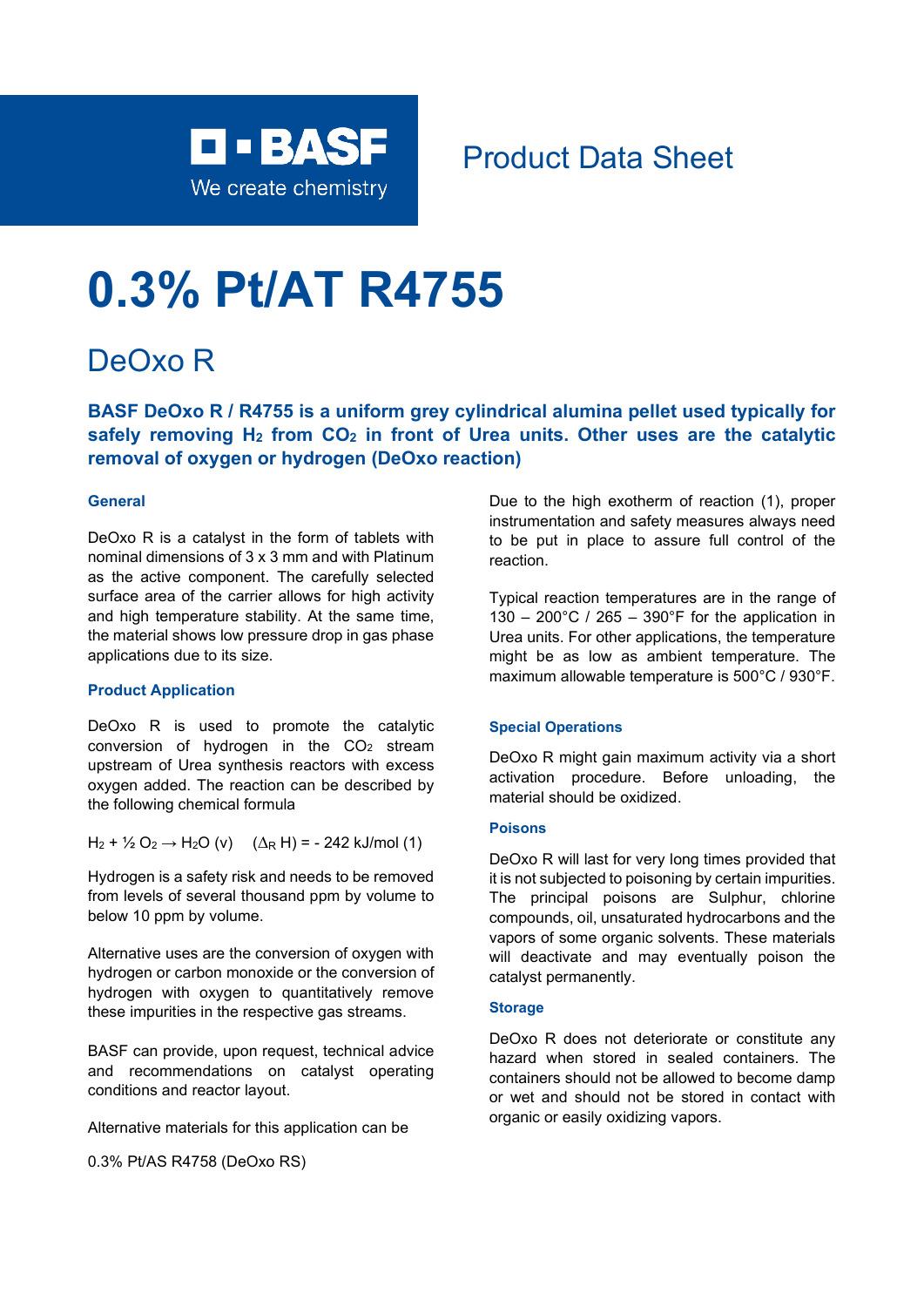

## **Packaging**

- − 210 l steel drum with up to 200 kg net
- − 32 l fiber drums with up to 30 kg net

## **Point of Shipment**

− Rome, Italy

# Product Data Sheet

| <b>Target Properties</b>                    |                  |
|---------------------------------------------|------------------|
| <b>Chemical Composition</b>                 | 0.3 % wt./wt. Pt |
| (dry basis)                                 | on Alumina       |
| <b>Typical Physical Properties</b>          |                  |
| Packed Bulk Density, kg/l                   | 1 በ              |
| Total Surface Area (BET), m <sup>2</sup> /g | 90               |